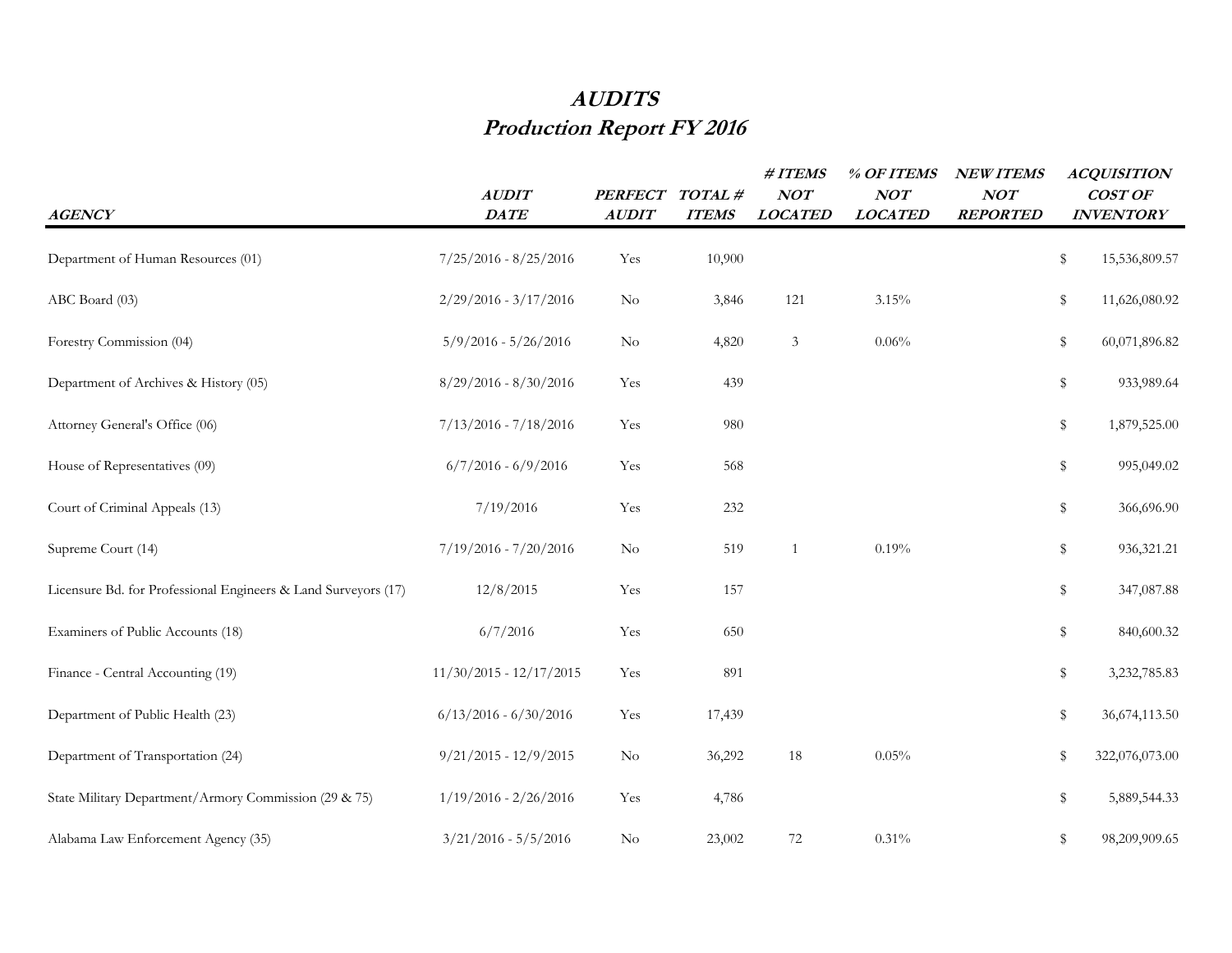| <b>AGENCY</b>                                           | AUDIT<br><b>DATE</b>     | PERFECT TOTAL #<br><b>AUDIT</b> | <b>ITEMS</b> | #ITEMS<br>NOT<br><b>LOCATED</b> | % OF ITEMS<br>NOT<br><b>LOCATED</b> | <b>NEW ITEMS</b><br>NOT<br><b>REPORTED</b> | <b>ACQUISITION</b><br>COST OF<br><b>INVENTORY</b> |
|---------------------------------------------------------|--------------------------|---------------------------------|--------------|---------------------------------|-------------------------------------|--------------------------------------------|---------------------------------------------------|
| Retirement Systems (42)                                 | $8/30/2016 - 9/15/2016$  | Yes                             | 2,865        |                                 |                                     |                                            | \$<br>10,817,121.66                               |
| Department of Veterans Affairs (45)                     | $8/29/2016 - 9/15/2016$  | Yes                             | 5,616        |                                 |                                     |                                            | \$<br>7,712,725.14                                |
| Geological Survey (53)                                  | $6/7/2016 - 6/9/2016$    | Yes                             | 783          |                                 |                                     |                                            | \$<br>2,596,423.92                                |
| Emergency Management Agency (57)                        | $1/4/2016 - 1/14/2016$   | Yes                             | 1,820        |                                 |                                     |                                            | \$<br>7,941,764.89                                |
| Department of Economic & Community Affairs (64)         | $2/22/2016 - 2/25/2016$  | Yes                             | 979          |                                 |                                     |                                            | \$<br>2,728,691.73                                |
| Crime Victims Compensation Commission (66)              | 12/3/2015                | Yes                             | 93           |                                 |                                     |                                            | \$<br>254,715.27                                  |
| Sports Hall of Fame & Museum (68)                       | 1/4/2016                 | Yes                             | 541          |                                 |                                     |                                            | \$<br>1,099,871.95                                |
| Alabama Public Television (73)                          | $7/11/2016 - 7/14/2016$  | Yes                             | 2,532        |                                 |                                     |                                            | \$<br>34,075,668.08                               |
| Alabama Public Television - Federal Equipment (FE)      | $7/11/2016 - 7/14/2016$  | Yes                             | 16           |                                 |                                     |                                            | \$<br>66,824.00                                   |
| Department of Environmental Management (74)             | $7/11/2016 - 7/21/2016$  | Yes                             | 3,231        |                                 |                                     |                                            | \$<br>16,001,327.30                               |
| Liquefied Petroleum Gas Board (78)                      | 12/7/2015                | Yes                             | 110          |                                 |                                     |                                            | \$<br>373,228.47                                  |
| Department of Senior Services (79)                      | 1/20/2016                | Yes                             | 178          |                                 |                                     |                                            | \$<br>271,736.90                                  |
| Senior Citizens Hall of Fame (BQ)                       | 1/20/2016                | Yes                             | $\mathbf{1}$ |                                 |                                     |                                            | \$<br>1,063.25                                    |
| Ethics Commission (82)                                  | 12/9/2015                | Yes                             | 102          |                                 |                                     |                                            | \$<br>334,782.43                                  |
| Governor's Commission on Physical Fitness & Sports (87) | 1/11/2016                | Yes                             | 19           |                                 |                                     |                                            | \$<br>38,528.02                                   |
| Alabama Medicaid Agency (89)                            | $1/11/2016 - 2/18/2016$  | Yes                             | 2,757        |                                 |                                     |                                            | \$<br>13,206,894.72                               |
| U.S. Space & Rocket Center (92)                         | $11/16/2015 - 12/4/2015$ | Yes                             | 2,220        |                                 |                                     |                                            | \$<br>12,446,562.39                               |
| Commission on Higher Educations (95)                    | 7/21/2016                | Yes                             | 141          |                                 |                                     |                                            | \$<br>285,697.97                                  |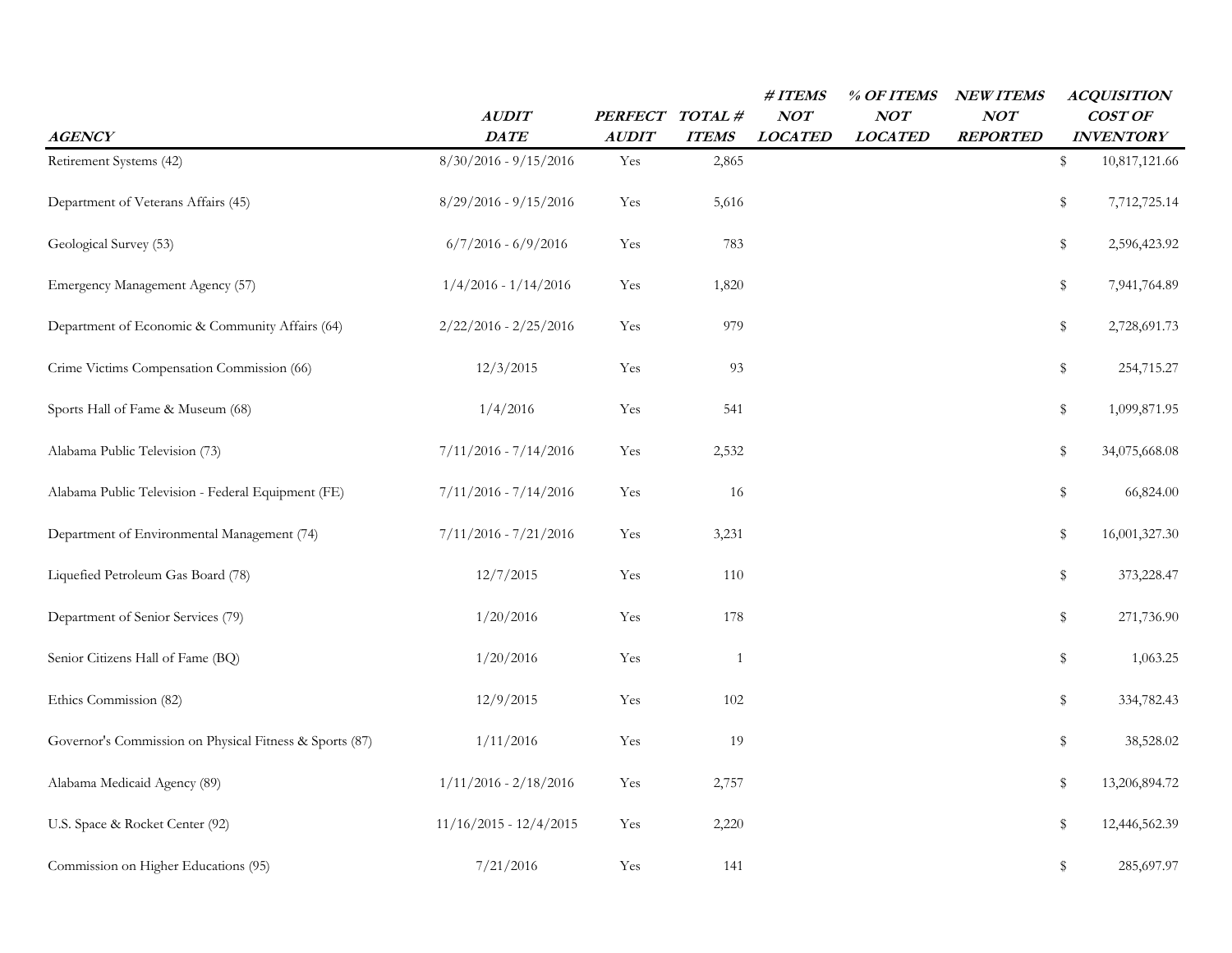| <b>AGENCY</b>                                                 | <b>AUDIT</b><br>DATE | <b>PERFECT</b><br><b>AUDIT</b> | TOTAL#<br><b>ITEMS</b> | #ITEMS<br>NOT<br><b>LOCATED</b> | % OF ITEMS<br>NOT<br><b>LOCATED</b> | <b>NEW ITEMS</b><br>NOT<br><b>REPORTED</b> | <b>ACQUISITION</b><br>COST OF<br><b>INVENTORY</b> |  |
|---------------------------------------------------------------|----------------------|--------------------------------|------------------------|---------------------------------|-------------------------------------|--------------------------------------------|---------------------------------------------------|--|
| Historic Chattahoochee Commission (AE)                        | 2/17/2016            | Yes                            | 23                     |                                 |                                     |                                            | $\,$<br>37,583.80                                 |  |
| Manufactured Housing Commission (AH)                          | 7/13/2016            | Yes                            | 118                    |                                 |                                     |                                            | \$<br>500,408.07                                  |  |
| Health Planning & Development Agency (AJ)                     | 12/2/2015            | Yes                            | 54                     |                                 |                                     |                                            | \$<br>153,219.04                                  |  |
| Judicial Inquiry Commission (AM)                              | 12/7/2015            | Yes                            | 43                     |                                 |                                     |                                            | \$<br>66,028.02                                   |  |
| Board of Social Work Examiners (AS)                           | 11/12/2015           | Yes                            | 11                     |                                 |                                     |                                            | 15,754.75<br>\$                                   |  |
| Historic Blakeley Authority(AT)                               | 9/15/2016            | Yes                            | 79                     |                                 |                                     |                                            | \$<br>379,734.20                                  |  |
| Board of Examiners for Speech Pathology & Audiology (BC)      | 12/20/2016           | Yes                            | 16                     |                                 |                                     |                                            | 16,870.54<br>\$                                   |  |
| Alabama Music Hall of Fame (BF)                               | 1/5/2016             | Yes                            | $\mathsf S$            |                                 |                                     |                                            | 123,807.66<br>\$                                  |  |
| Real Estate Appraisers Board (BG)                             | 12/1/2015            | Yes                            | 56                     |                                 |                                     |                                            | \$<br>123,889.35                                  |  |
| Finance - Office of Indigent Defense Services (BI)            | 11/30/2015           | Yes                            | $20\,$                 |                                 |                                     |                                            | \$<br>392,794.60                                  |  |
| School of Math & Science (BJ)                                 | 7/11/2016            | $\rm No$                       | 304                    | $\mathfrak{Z}$                  | $0.99\%$                            |                                            | 495,807.86<br>\$                                  |  |
| Serve Alabama - Gov's Office of Faith Based & Vol. Svcs. (BN) | 11/19/2015           | Yes                            | 58                     |                                 |                                     |                                            | 69,100.44<br>\$                                   |  |
| Department of Early Childhood Education (BT)                  | 7/21/2016            | Yes                            | 601                    |                                 |                                     |                                            | \$<br>1,493,125.32                                |  |
| Saint Stephens Historical Commission(BV)                      | 1/26/2016            | Yes                            | 20                     |                                 |                                     |                                            | \$<br>63,053.00                                   |  |
| Alabama Women's Hall of Fame (BW)                             | 2/2/2016             | Yes                            | 85                     |                                 |                                     |                                            | \$<br>120,661.00                                  |  |
| Finance - Director (FD)                                       | 11/30/2015           | Yes                            | $\sqrt{2}$             |                                 |                                     |                                            | \$<br>2,348.03                                    |  |
| Office of Information Technology (IT)                         | 11/18/2015           | Yes                            | 25                     |                                 |                                     |                                            | \$<br>28,684.22                                   |  |